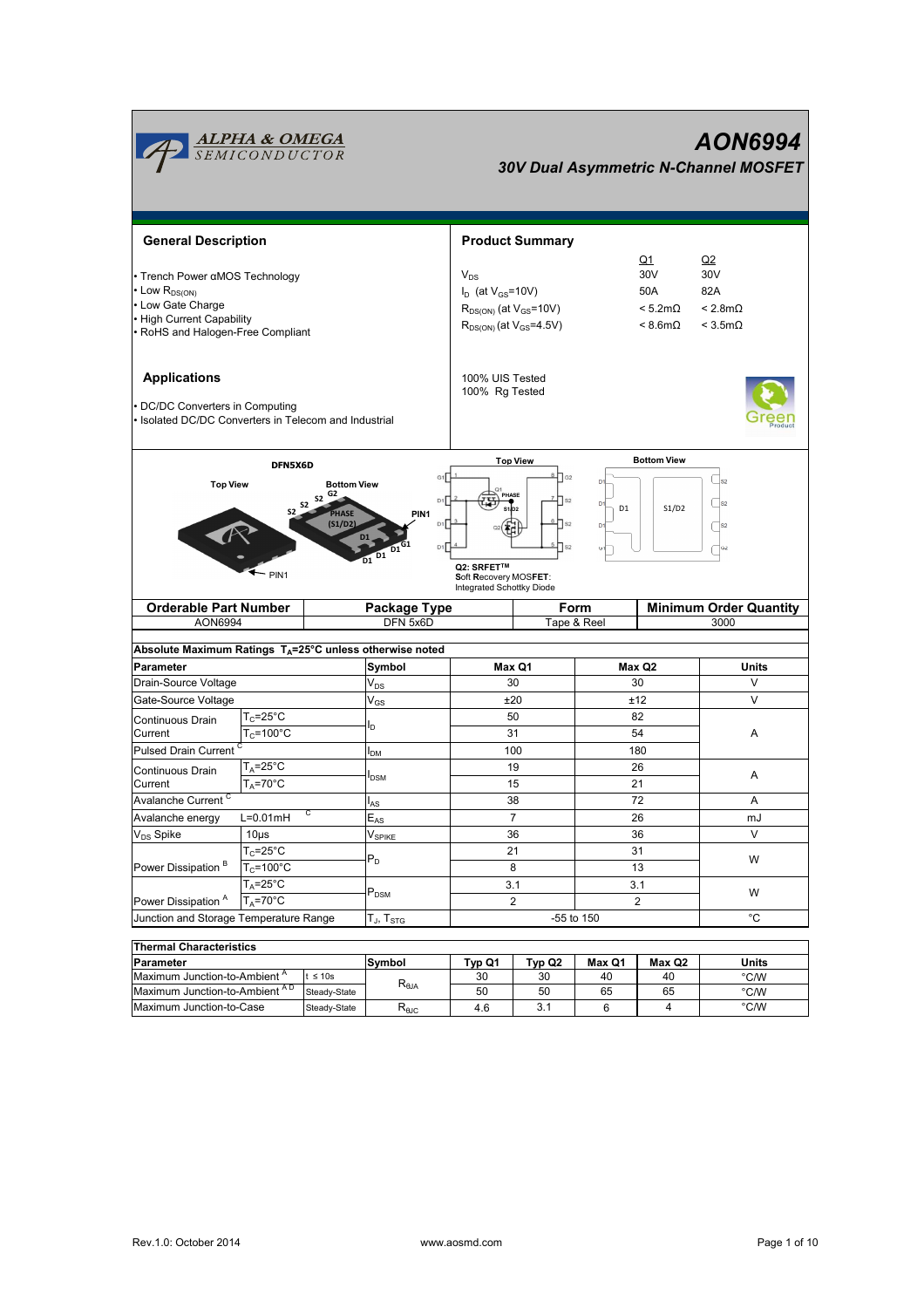## **Q1 Electrical Characteristics (TJ=25°C unless otherwise noted)**

| Symbol                                  | Parameter                             | <b>Conditions</b>                                                                                         |                     | Min | <b>Typ</b> | <b>Max</b> | <b>Units</b> |  |  |
|-----------------------------------------|---------------------------------------|-----------------------------------------------------------------------------------------------------------|---------------------|-----|------------|------------|--------------|--|--|
| <b>STATIC PARAMETERS</b>                |                                       |                                                                                                           |                     |     |            |            |              |  |  |
| <b>BV<sub>DSS</sub></b>                 | Drain-Source Breakdown Voltage        | ID=250µA, VGS=0V                                                                                          |                     | 30  |            |            | V            |  |  |
| $I_{DSS}$                               | Zero Gate Voltage Drain Current       | $V_{DS}$ =30V, $V_{GS}$ =0V                                                                               |                     |     |            | 1          |              |  |  |
|                                         |                                       |                                                                                                           | $T_J = 55^{\circ}C$ |     |            | 5          | μA           |  |  |
| $I_{GSS}$                               | Gate-Body leakage current             | $V_{DS}$ =0V, $V_{GS}$ = $\pm$ 20V                                                                        |                     |     |            | ±100       | nA           |  |  |
| $\mathsf{V}_{\mathsf{GS}(\mathsf{th})}$ | Gate Threshold Voltage                | $V_{DS} = V_{GS}$ , $I_D = 250 \mu A$                                                                     |                     | 1.4 | 1.8        | 2.2        | V            |  |  |
| $R_{DS(ON)}$                            | Static Drain-Source On-Resistance     | $V_{GS}$ =10V, $I_{D}$ =20A                                                                               |                     |     | 4.3        | 5.2        |              |  |  |
|                                         |                                       |                                                                                                           | $T_J = 125$ °C      |     | 6.3        | 7.6        | $m\Omega$    |  |  |
|                                         |                                       | $V_{GS}$ =4.5V, $I_D$ =20A                                                                                |                     |     | 6.8        | 8.6        | $m\Omega$    |  |  |
| $g_{FS}$                                | <b>Forward Transconductance</b>       | $V_{DS}$ =5V, I <sub>D</sub> =20A                                                                         |                     |     | 67         |            | S            |  |  |
| $V_{SD}$                                | Diode Forward Voltage                 | $IS=1A, VGS=0V$                                                                                           |                     |     | 0.71       | 1          | V            |  |  |
| $I_{\rm S}$                             | Maximum Body-Diode Continuous Current |                                                                                                           |                     |     |            | 20         | A            |  |  |
|                                         | <b>DYNAMIC PARAMETERS</b>             |                                                                                                           |                     |     |            |            |              |  |  |
| $\mathbf{C}_{\text{iss}}$               | Input Capacitance                     | $V_{GS}$ =0V, $V_{DS}$ =15V, f=1MHz                                                                       |                     |     | 820        |            | pF           |  |  |
| $C_{\rm oss}$                           | <b>Output Capacitance</b>             |                                                                                                           |                     |     | 340        |            | рF           |  |  |
| $\mathbf{C}_{\text{rss}}$               | Reverse Transfer Capacitance          |                                                                                                           |                     |     | 40         |            | pF           |  |  |
| R <sub>g</sub>                          | Gate resistance                       | $f = 1$ MHz                                                                                               |                     | 0.6 | 1.2        | 1.8        | Ω            |  |  |
|                                         | <b>SWITCHING PARAMETERS</b>           |                                                                                                           |                     |     |            |            |              |  |  |
| $Q_q(10V)$                              | <b>Total Gate Charge</b>              |                                                                                                           |                     |     | 13         |            | nC           |  |  |
| $Q_g(4.5V)$                             | <b>Total Gate Charge</b>              | $V_{GS}$ =10V, $V_{DS}$ =15V, $I_D$ =20A                                                                  |                     |     | 6.1        |            | nC           |  |  |
| $\mathsf{Q}_{\underline{\mathsf{gs}}}$  | Gate Source Charge                    |                                                                                                           |                     |     | 2          |            | nC           |  |  |
| $\mathsf{Q}_{\mathsf{gd}}$              | Gate Drain Charge                     |                                                                                                           |                     |     | 2.4        |            | nC           |  |  |
| $t_{D(0n)}$                             | Turn-On DelayTime                     | $V_{\text{GS}}$ =10V, $V_{\text{DS}}$ =15V, R <sub>1</sub> =0.75 $\Omega$ ,<br>$R_{\text{GEN}} = 3\Omega$ |                     |     | 6.5        |            | ns           |  |  |
| $\mathsf{t}_{\mathsf{r}}$               | Turn-On Rise Time                     |                                                                                                           |                     |     | 16.5       |            | ns           |  |  |
| $t_{D(off)}$                            | Turn-Off DelayTime                    |                                                                                                           |                     |     | 17         |            | ns           |  |  |
| $\mathsf{t}_{\mathsf{f}}$               | <b>Turn-Off Fall Time</b>             |                                                                                                           |                     |     | 2.5        |            | ns           |  |  |
| $\overline{t_{rr}}$                     | Body Diode Reverse Recovery Time      | $I_F$ =20A, dl/dt=500A/ $\mu$ s                                                                           |                     |     | 11         |            | ns           |  |  |
| $Q_{rr}$                                | Body Diode Reverse Recovery Charge    | $I_F$ =20A, dl/dt=500A/us                                                                                 |                     |     | 19         |            | nC           |  |  |

A. The value of  $R_{\theta JA}$  is measured with the device mounted on 1in<sup>2</sup> FR-4 board with 2oz. Copper, in a still air environment with T<sub>A</sub> =25°C. The Power dissipation P<sub>DSM</sub> is based on R <sub>θJA</sub> t≤ 10s and the maximum allowed junction temperature of 150°C. The value in any given application depends on

the user's specific board design.<br>B. The power dissipation P<sub>D</sub> is based on T<sub>J(MAX)</sub>=150° C, using junction-to-case thermal resistance, and is more useful in setting the upper<br>dissipation limit for cases where additional

D. The  $\mathsf{R}_{\sf 0JA}$  is the sum of the thermal impedance from junction to case  $\mathsf{R}_{\sf 6JC}$  and case to ambient.

E. The static characteristics in Figures 1 to 6 are obtained using <300us pulses, duty cycle 0.5% max.

F. These curves are based on the junction-to-case thermal impedance which is measured with the device mounted to a large heatsink, assuming a maximum junction temperature of  $T_{J(MAX)}$ =150°C. The SOA curve provides a single pulse rating.

G. The maximum current rating is package limited.

H. These tests are performed with the device mounted on 1 in<sup>2</sup> FR-4 board with 2oz. Copper, in a still air environment with T<sub>A</sub>=25°C.

THIS PRODUCT HAS BEEN DESIGNED AND QUALIFIED FOR THE CONSUMER MARKET. APPLICATIONS OR USES AS CRITICAL COMPONENTS IN LIFE SUPPORT DEVICES OR SYSTEMS ARE NOT AUTHORIZED. AOS DOES NOT ASSUME ANY LIABILITY ARISING OUT OF SUCH APPLICATIONS OR USES OF ITS PRODUCTS. AOS RESERVES THE RIGHT TO IMPROVE PRODUCT DESIGN, FUNCTIONS AND RELIABILITY WITHOUT NOTICE.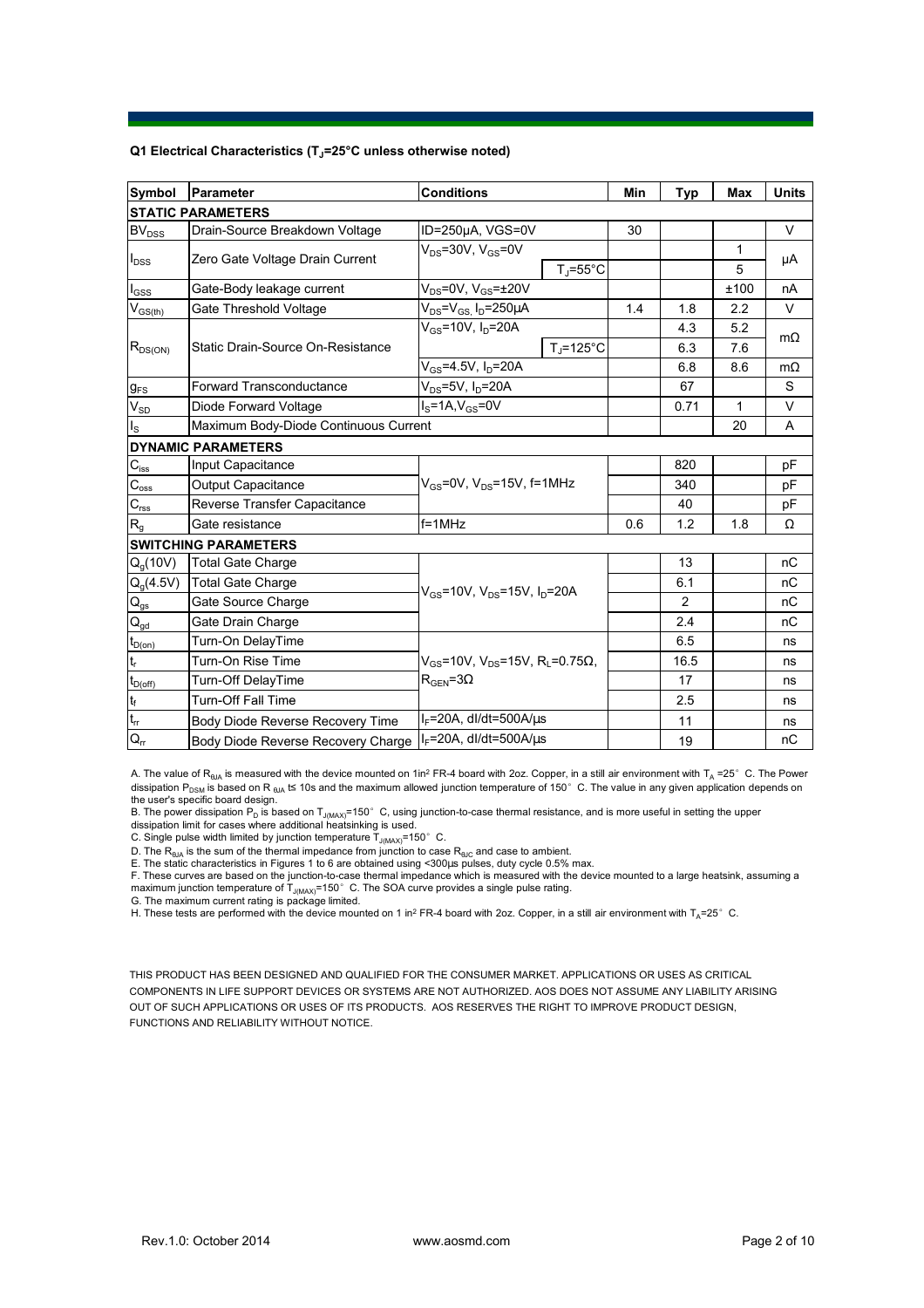**TYPICAL ELECTRICAL AND THERMAL CHARACTERISTICS**

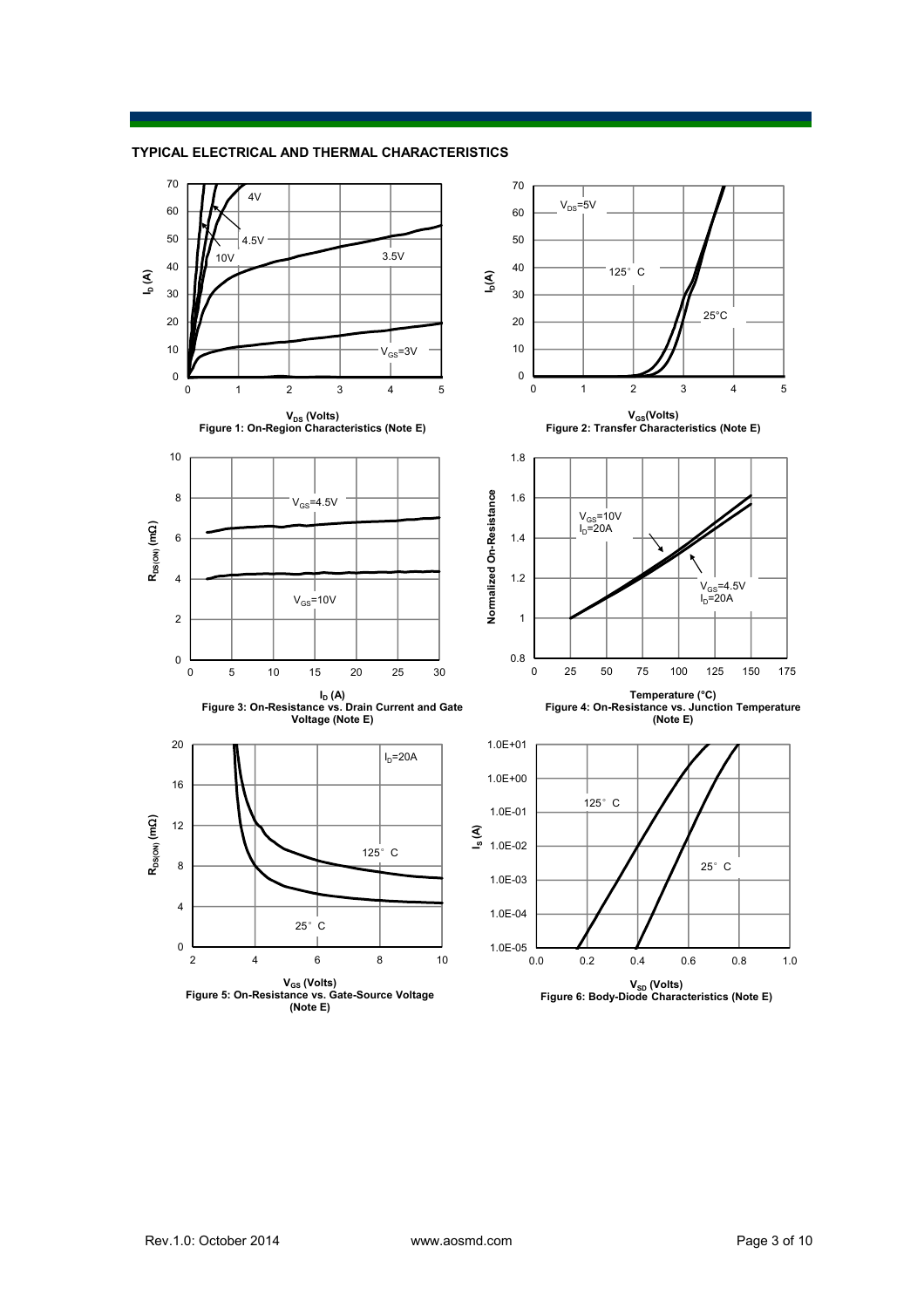



**Pulse Width (s) Figure 11: Normalized Maximum Transient Thermal Impedance (Note F)**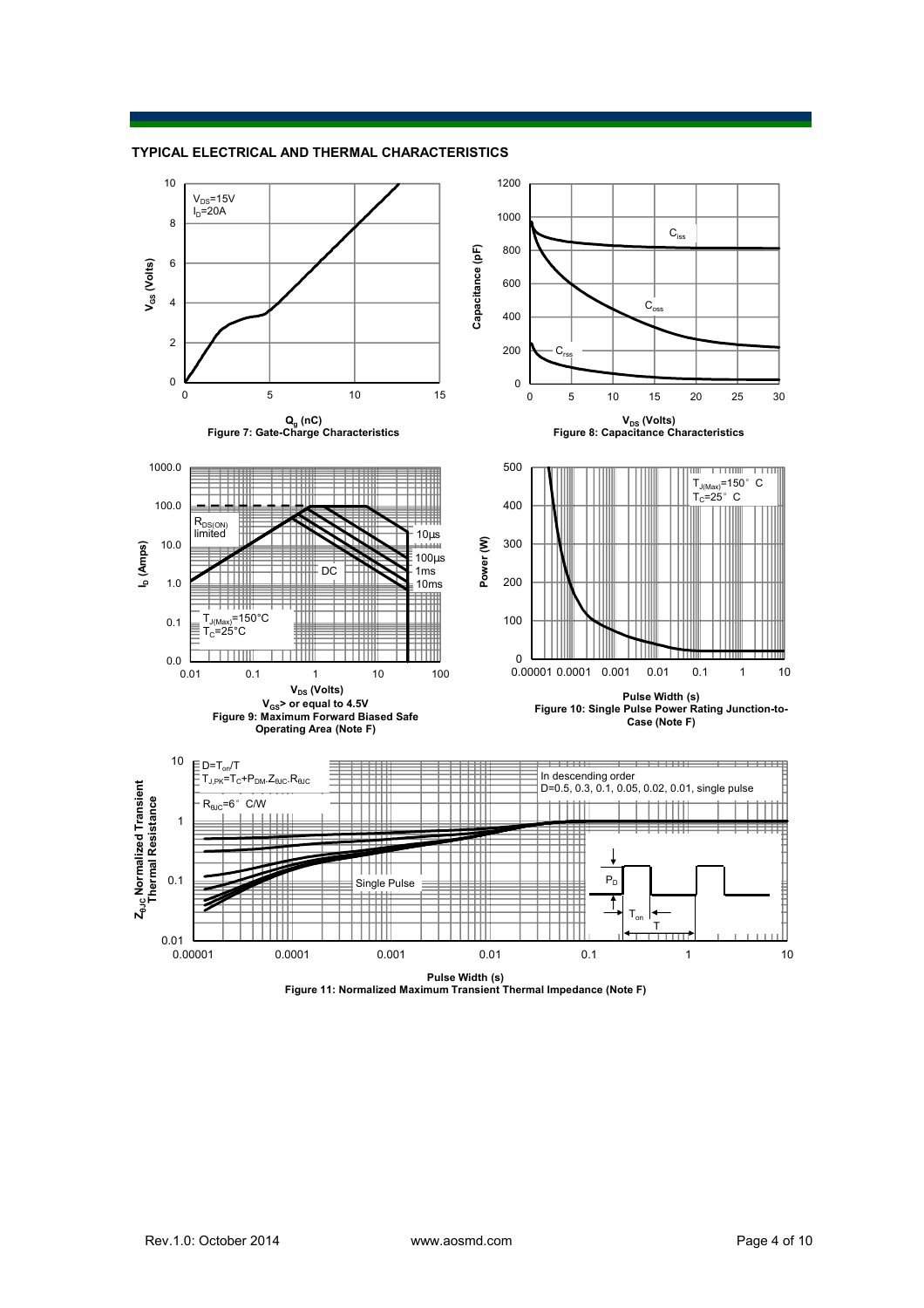







**Pulse Width (s) Figure 15: Normalized Maximum Transient Thermal Impedance (Note H)**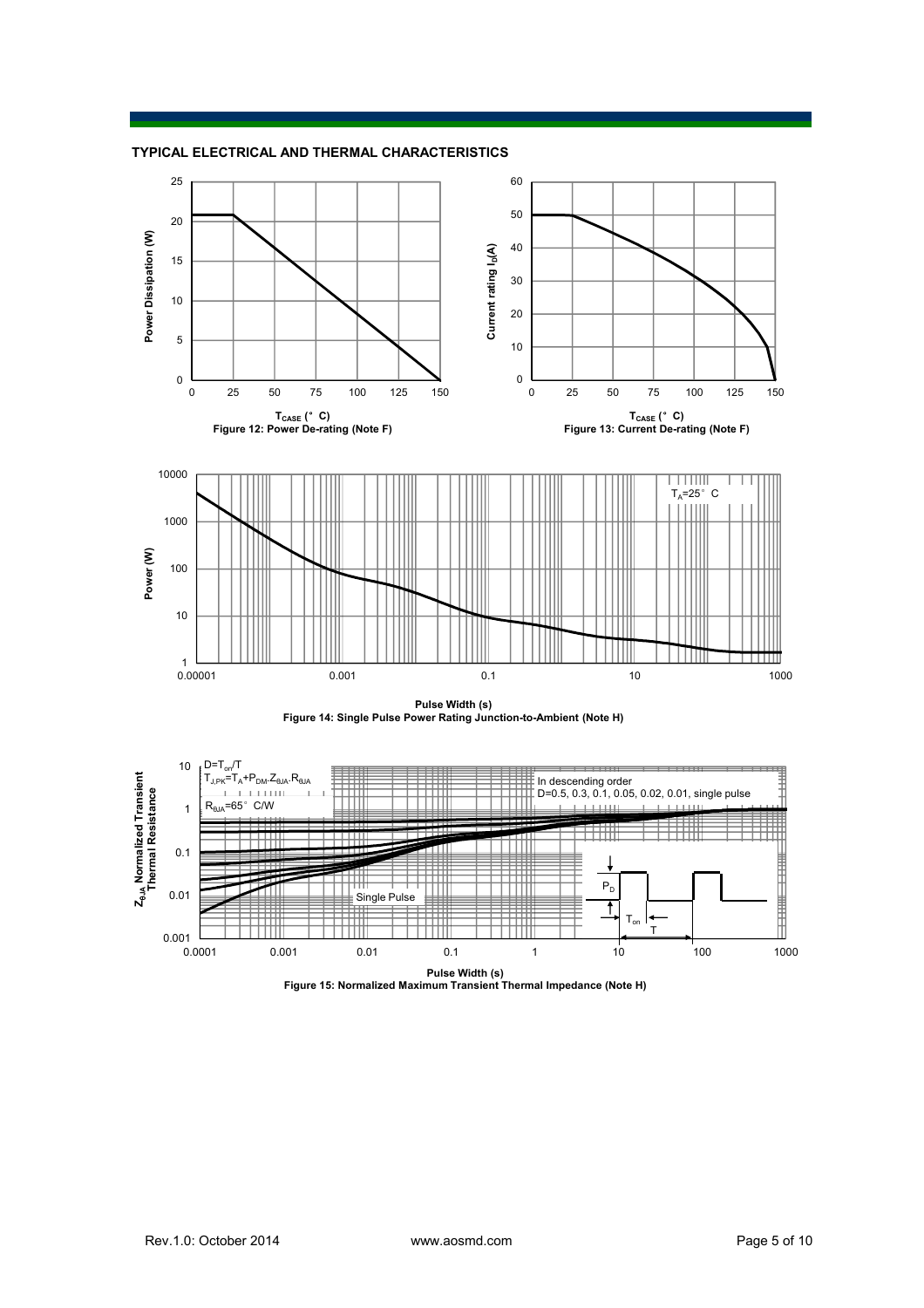## **Q2 Electrical Characteristics (TJ=25°C unless otherwise noted)**

| Symbol                                 | Parameter                             | <b>Conditions</b>                                                                           |                      | Min | <b>Typ</b>     | <b>Max</b> | <b>Units</b> |  |  |
|----------------------------------------|---------------------------------------|---------------------------------------------------------------------------------------------|----------------------|-----|----------------|------------|--------------|--|--|
| <b>STATIC PARAMETERS</b>               |                                       |                                                                                             |                      |     |                |            |              |  |  |
| <b>BV<sub>DSS</sub></b>                | Drain-Source Breakdown Voltage        | ID=10mA, VGS=0V                                                                             |                      | 30  |                |            | V            |  |  |
| $I_{DSS}$                              | Zero Gate Voltage Drain Current       | $V_{DS}$ =30V, $V_{GS}$ =0V                                                                 |                      |     |                | 0.5        | mA           |  |  |
|                                        |                                       |                                                                                             | $T_i = 55^{\circ}C$  |     |                | 100        |              |  |  |
| $I_{GSS}$                              | Gate-Body leakage current             | $V_{DS}$ =0V, $V_{GS}$ = $\pm$ 12V                                                          |                      |     |                | ±100       | nA           |  |  |
| $V_{GS$                                | Gate Threshold Voltage                | $V_{DS} = V_{GS}$ , $I_D = 250 \mu A$                                                       |                      | 1.1 | 1.5            | 1.9        | V            |  |  |
| $R_{DS(ON)}$                           | Static Drain-Source On-Resistance     | $V_{GS}$ =10V, $I_D$ =20A                                                                   |                      |     | 2.3            | 2.8        | $m\Omega$    |  |  |
|                                        |                                       |                                                                                             | $T_i = 125^{\circ}C$ |     | 3.4            | 4.1        |              |  |  |
|                                        |                                       | $V_{GS} = 4.5V, I_D = 20A$                                                                  |                      |     | 2.8            | 3.5        | $m\Omega$    |  |  |
| $g_{FS}$                               | <b>Forward Transconductance</b>       | $V_{DS}$ =5V, $I_D$ =20A                                                                    |                      |     | 167            |            | S            |  |  |
| $V_{SD}$                               | Diode Forward Voltage                 | $I_S = 1A$ , $V_{GS} = 0V$                                                                  |                      |     | 0.5            | 0.7        | $\vee$       |  |  |
| $I_{\rm S}$                            | Maximum Body-Diode Continuous Current |                                                                                             |                      |     |                | 30         | A            |  |  |
|                                        | <b>DYNAMIC PARAMETERS</b>             |                                                                                             |                      |     |                |            |              |  |  |
| $C_{\hbox{\tiny ISS}}$                 | Input Capacitance                     | $V_{GS}$ =0V, $V_{DS}$ =15V, f=1MHz                                                         |                      |     | 2150           |            | pF           |  |  |
| $C_{\rm oss}$                          | <b>Output Capacitance</b>             |                                                                                             |                      |     | 710            |            | рF           |  |  |
| $C_{\text{rss}}$                       | Reverse Transfer Capacitance          |                                                                                             |                      | 70  |                | pF         |              |  |  |
| R <sub>g</sub>                         | Gate resistance                       | $f = 1$ MHz                                                                                 |                      | 0.9 | 1.8            | 2.7        | Ω            |  |  |
|                                        | <b>SWITCHING PARAMETERS</b>           |                                                                                             |                      |     |                |            |              |  |  |
| $Q_q(10V)$                             | <b>Total Gate Charge</b>              | $V_{GS}$ =10V, $V_{DS}$ =15V, $I_D$ =20A                                                    |                      |     | 37.5           |            | nC           |  |  |
| $Q_g(4.5V)$                            | <b>Total Gate Charge</b>              |                                                                                             |                      |     | 17             |            | nC           |  |  |
| $Q_{gs}$                               | Gate Source Charge                    |                                                                                             |                      |     | 5              |            | nC           |  |  |
| $\mathsf{Q}_{\underline{\mathsf{gd}}}$ | Gate Drain Charge                     |                                                                                             |                      |     | 5              |            | nC           |  |  |
| $t_{D(0n)}$                            | Turn-On DelayTime                     | $V_{GS}$ =10V, $V_{DS}$ =15V, R <sub>L</sub> =0.75 $\Omega$ ,<br>$R_{\text{GEN}} = 3\Omega$ |                      |     | $\overline{7}$ |            | ns           |  |  |
| $t_{r}$                                | Turn-On Rise Time                     |                                                                                             |                      |     | 3.5            |            | ns           |  |  |
| $t_{D(off)}$                           | Turn-Off DelayTime                    |                                                                                             |                      |     | 36             |            | ns           |  |  |
| $\mathfrak{t}_{\mathsf{f}}$            | <b>Turn-Off Fall Time</b>             |                                                                                             |                      |     | 6              |            | ns           |  |  |
| $\mathsf{t}_{\mathsf{rr}}$             | Body Diode Reverse Recovery Time      | $I_F$ =20A, dl/dt=500A/ $\mu$ s                                                             |                      |     | 15.5           |            | ns           |  |  |
| $Q_{rr}$                               | Body Diode Reverse Recovery Charge    | $I_F$ =20A, dl/dt=500A/ $\mu$ s                                                             |                      |     | 33             |            | nC           |  |  |

A. The value of  $R_{\theta JA}$  is measured with the device mounted on 1in<sup>2</sup> FR-4 board with 2oz. Copper, in a still air environment with T<sub>A</sub> =25°C. The Power dissipation P<sub>DSM</sub> is based on R <sub>θJA</sub> t≤ 10s and the maximum allowed junction temperature of 150°C. The value in any given application depends on

the user's specific board design.<br>B. The power dissipation P<sub>D</sub> is based on T<sub>J(MAX)</sub>=150° C, using junction-to-case thermal resistance, and is more useful in setting the upper<br>dissipation limit for cases where additional

D. The  $\mathsf{R}_{\sf 0JA}$  is the sum of the thermal impedance from junction to case  $\mathsf{R}_{\sf 6JC}$  and case to ambient.

E. The static characteristics in Figures 1 to 6 are obtained using <300us pulses, duty cycle 0.5% max.

F. These curves are based on the junction-to-case thermal impedance which is measured with the device mounted to a large heatsink, assuming a maximum junction temperature of  $T_{J(MAX)}$ =150°C. The SOA curve provides a single pulse rating.

G. The maximum current rating is package limited.

H. These tests are performed with the device mounted on 1 in<sup>2</sup> FR-4 board with 2oz. Copper, in a still air environment with T<sub>A</sub>=25°C.

THIS PRODUCT HAS BEEN DESIGNED AND QUALIFIED FOR THE CONSUMER MARKET. APPLICATIONS OR USES AS CRITICAL COMPONENTS IN LIFE SUPPORT DEVICES OR SYSTEMS ARE NOT AUTHORIZED. AOS DOES NOT ASSUME ANY LIABILITY ARISING OUT OF SUCH APPLICATIONS OR USES OF ITS PRODUCTS. AOS RESERVES THE RIGHT TO IMPROVE PRODUCT DESIGN, FUNCTIONS AND RELIABILITY WITHOUT NOTICE.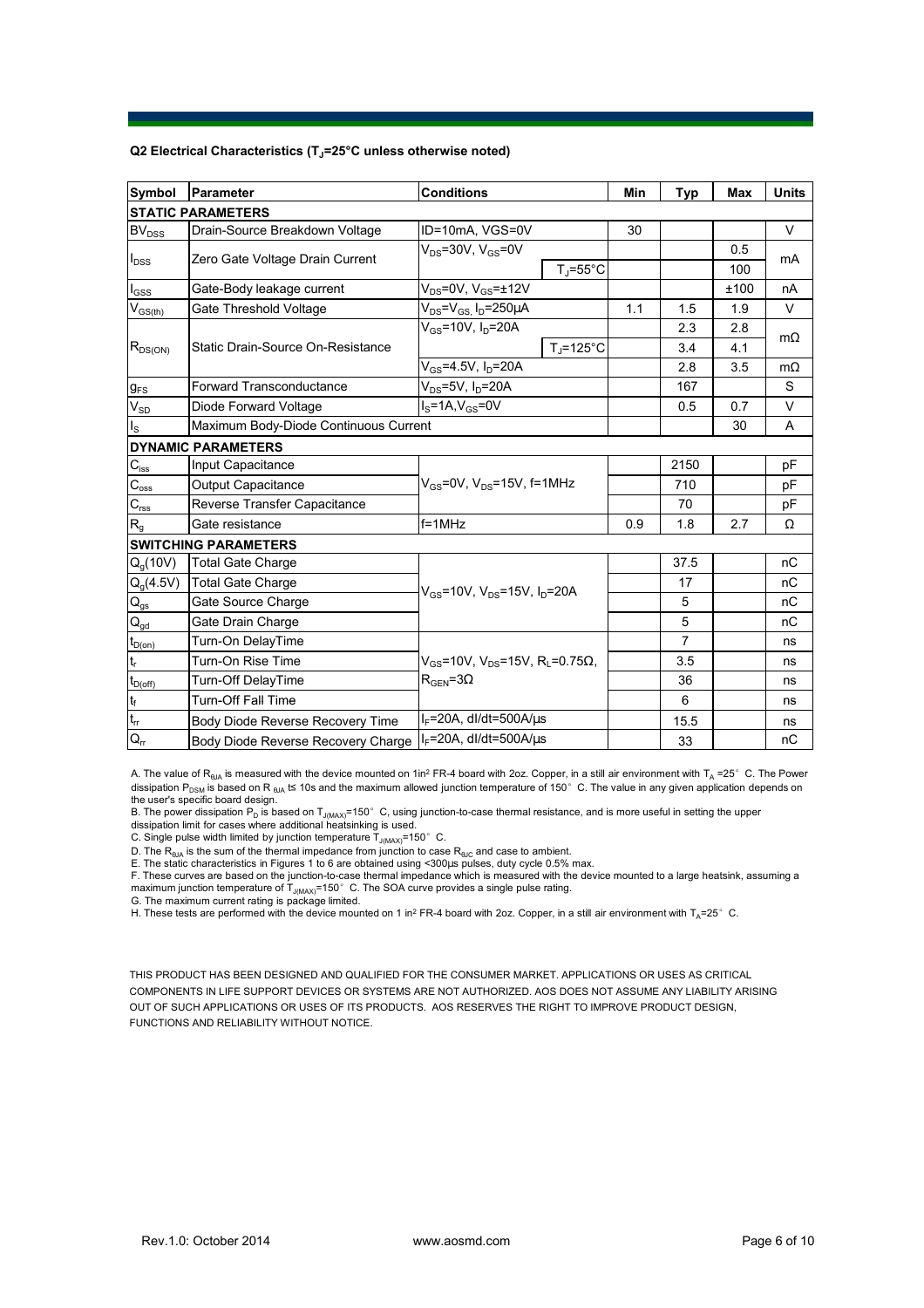

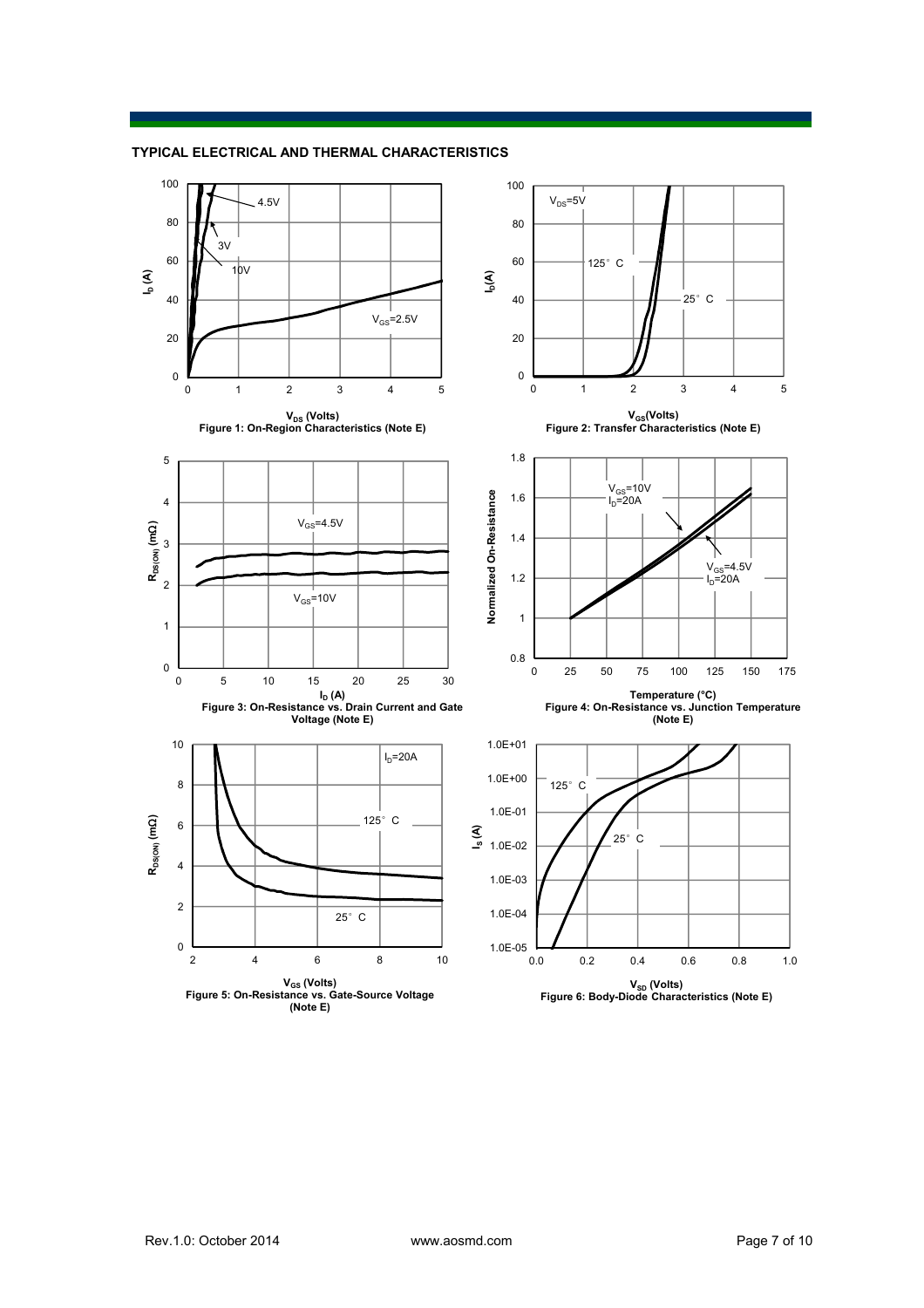



**Pulse Width (s) Figure 11: Normalized Maximum Transient Thermal Impedance (Note F)**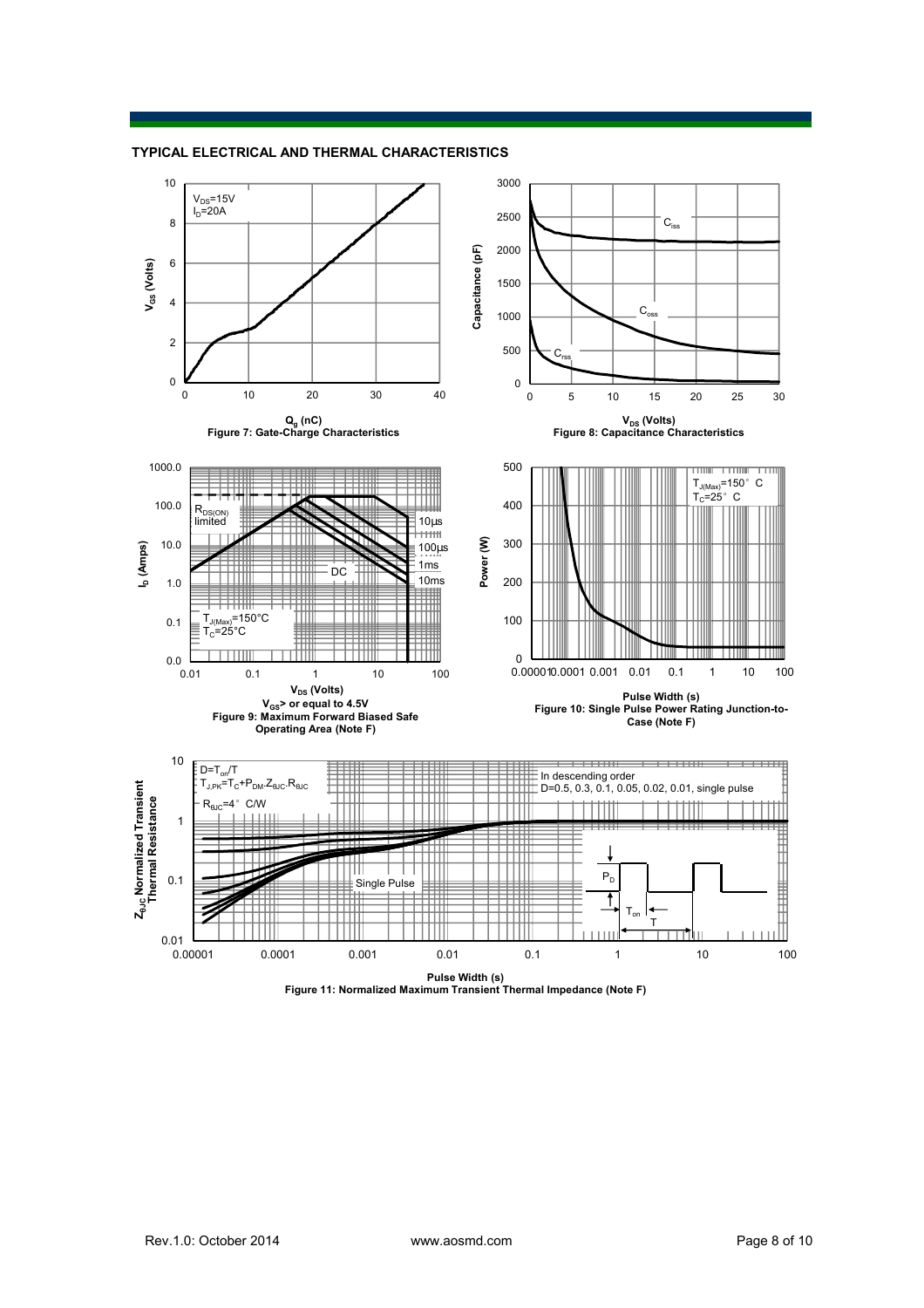





**Pulse Width (s) Figure 15: Normalized Maximum Transient Thermal Impedance (Note H)**